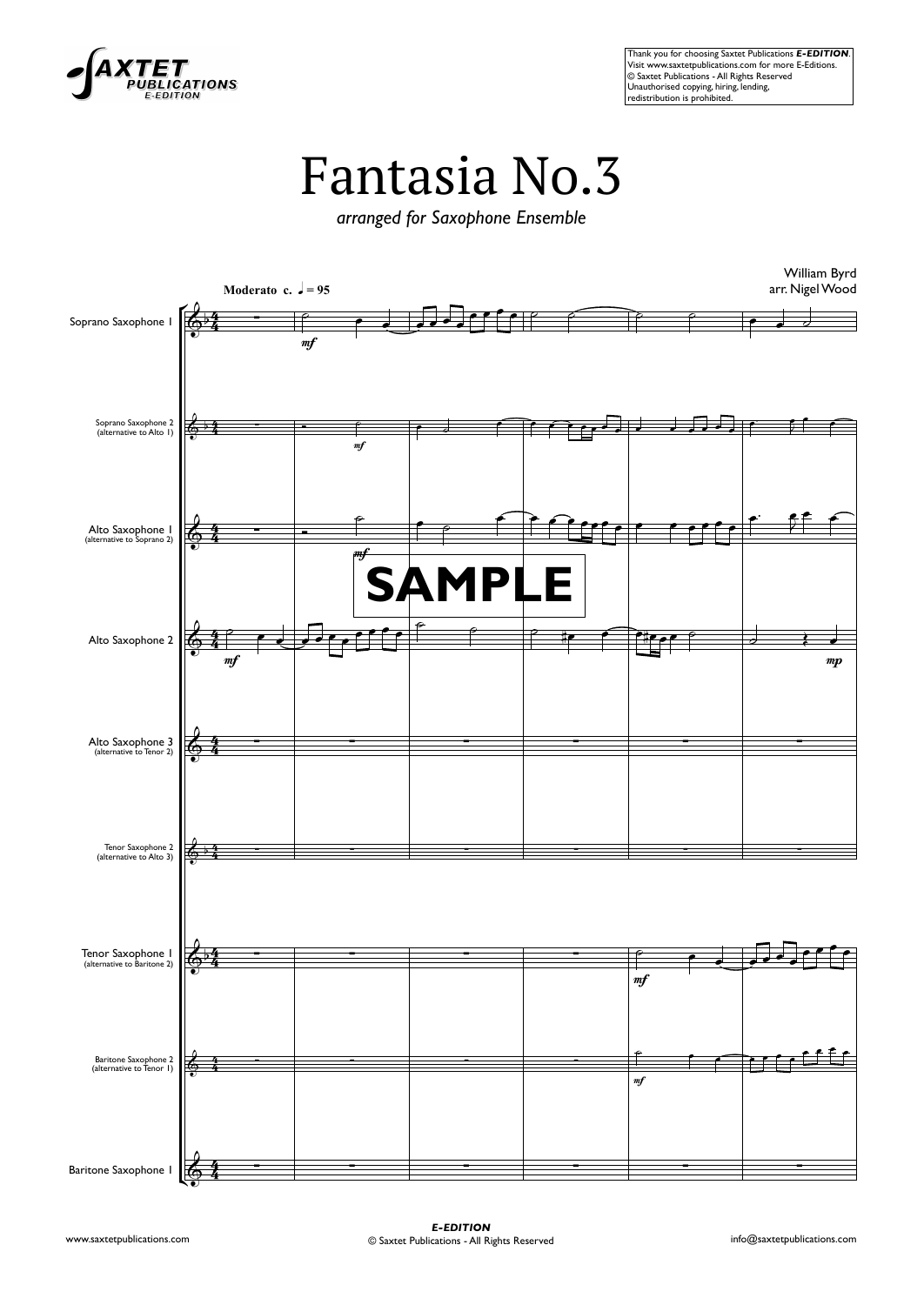*E-EDITION*Fantasia No.3 - SAMPLE

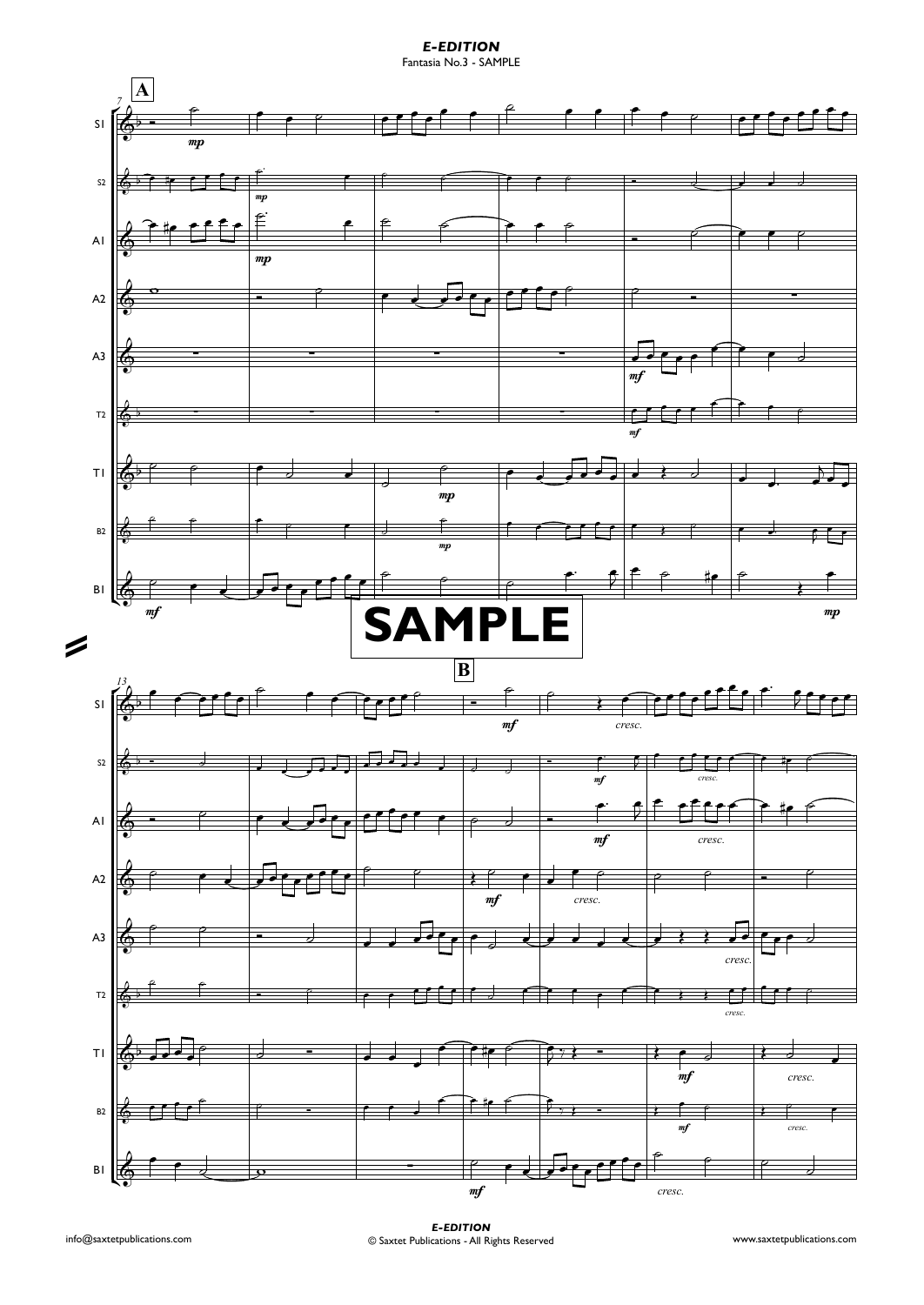*E-EDITION*

Fantasia No.3 - SAMPLE